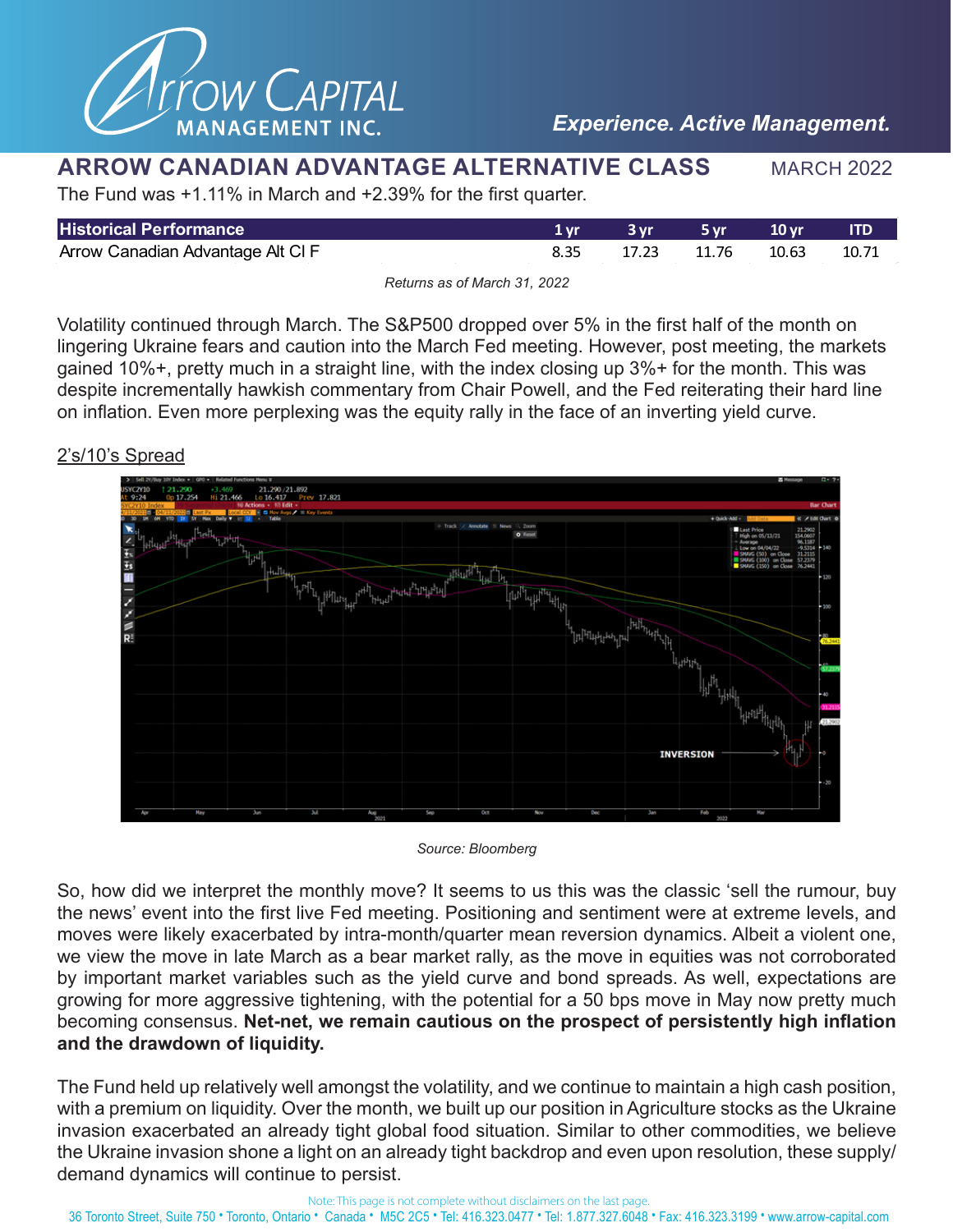## **ARROW CANADIAN ADVANTAGE ALTERNATIVE CLASS MARCH 2022**

On specific names, it's worth mentioning that we exited IBI Group (IBG CN) this month. IBI has been a significant position in the Fund, for almost two years.

IBI is an engineering services company that was materially undervalued as the market was slow to recognize the positive change underfoot in the operations. Given its relatively small market cap and liquidity, it was easy to ignore versus the likes of WSP and Stantec, which ultimately provided an opportunity for investors like us. The company had faced historical operational issues and a stretched balance sheet, however that was well in the past and it was evident to us that the company was on its path to a successful turnaround, aided by a proprietary software division that provided hidden value in the story.

We originally bought the stock around \$6/sh in mid/20 and built the name to a top 10 holding, and at times, it was our largest holding. So, why sell now? Our thinking was multiple fold:

First, we returned ~100% in less than 2 years, and although it remains under-valued relative to its competitors, some of the discount had closed, and it was no longer as cheap as it once was.

Second, part of our positive thesis on the stock was its emerging software business, which has grown to 20% of its total business. Over the past couple of quarters, the trajectory of this area has stalled a bit, and although we would not be surprised if this re-accelerates later this year, in light of the change in sentiment in Technology companies and correspondingly lower valuations, this was a new risk that had entered the fray.

Third, as we look forward to the potential market risks, we have clearly wrote about our view that recession risks are becoming more on our radar. In light of this, we are placing more scrutiny on stocks that are economically sensitive.

Finally, as we focus more on liquidity, we determined it made sense to take the gain and move on.

This provides a bit of a window into our process of both buying and selling core positions. To be clear, we would not be surprised if IBI continues to march upwards from here, however given the aforementioned risks and considerations, we are happy to move on and look for other opportunities to invest.

Thank you for your continued interest in the Fund. For further information, please contact your regional Arrow Capital Management representative.

Sincerely,

**Jim McGovern Chung Kim** Portfolio Manager **Portfolio Manager** 

Arrow Capital Management Inc. **Arrow Capital Management Inc.**